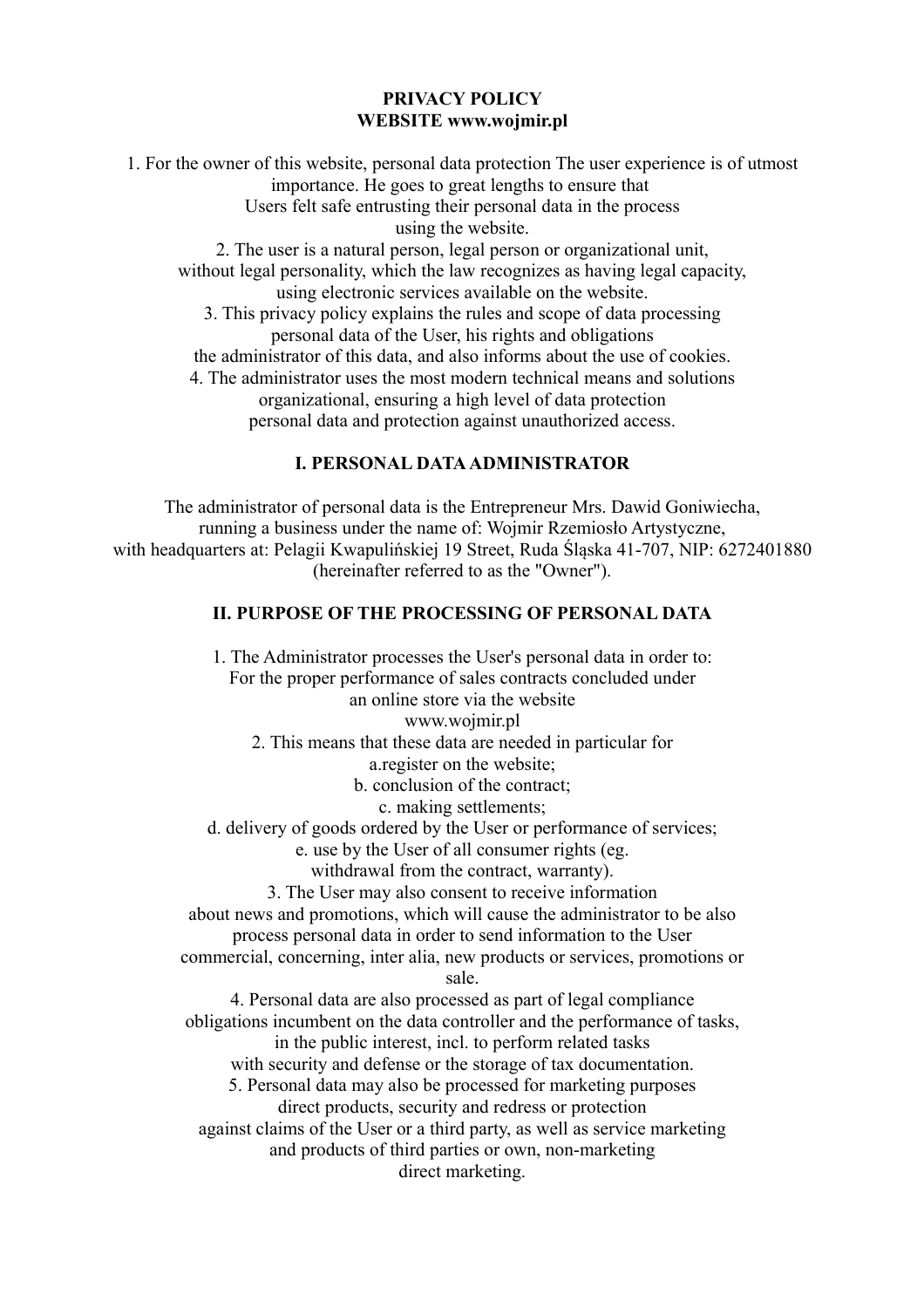#### **III. DATA TYPE**

1. The administrator processes the following personal data, the provision of which is provided necessary for: a.register on the website: - first name and last name; - e-mail adress; b. making purchases via the website: - first name and last name; - sex; - delivery address; - Phone number; - e-mail adress; c. Data provided by the User optionally: - Date of birth; - PESEL number (in the case of a request for an invoice); - tax identification number (in the case of a request for an invoice for an entrepreneur). 2. In the event of withdrawal from the contract or acceptance of the complaint, when the return payments are made directly to the User's bank account, for the purpose we also process information regarding the number of refunds bank account.

## **IV. LEGAL BASIS FOR THE PROCESSING OF PERSONAL DATA**

1. Personal data is processed in accordance with the provisions of the Regulation (EU) 2016/679 of the European Parliament and of the Council of 27 April 2016. on the protection of individuals with regard to data processing personal data and on the free movement of such data and repeal Directive 95/46 / EC (General Data Protection Regulation), OJ L 119, 4.5.2016, p. 1-88, hereinafter referred to as: "GDPR Regulation". 2. The administrator processes personal data only after obtaining it the User's consent, expressed at the time of registration on the website or in the moment of confirmation of the transaction made on the website. 3. Expressing consent to the processing of personal data is complete voluntary, however, the lack of granting it makes it impossible to register on website and making purchases via the website website.

#### **V. USER RIGHTS**

- 1. The user may at any time request information from the administrator on the scope of personal data processing.
	- 2. The User may request correction or rectification at any time your personal data. The user can also do it himself after logging into your account.

3. The User may at any time withdraw his consent to the processing of it personal data, without giving any reason. Request not to process data may refer to a specific processing purpose indicated by the User, e.g. withdrawal of consent to receive commercial information or concern all purposes of data processing. Withdrawal of consent for all purposes processing will cause the User's account to be removed from the website website, along with all previously processed by the administrator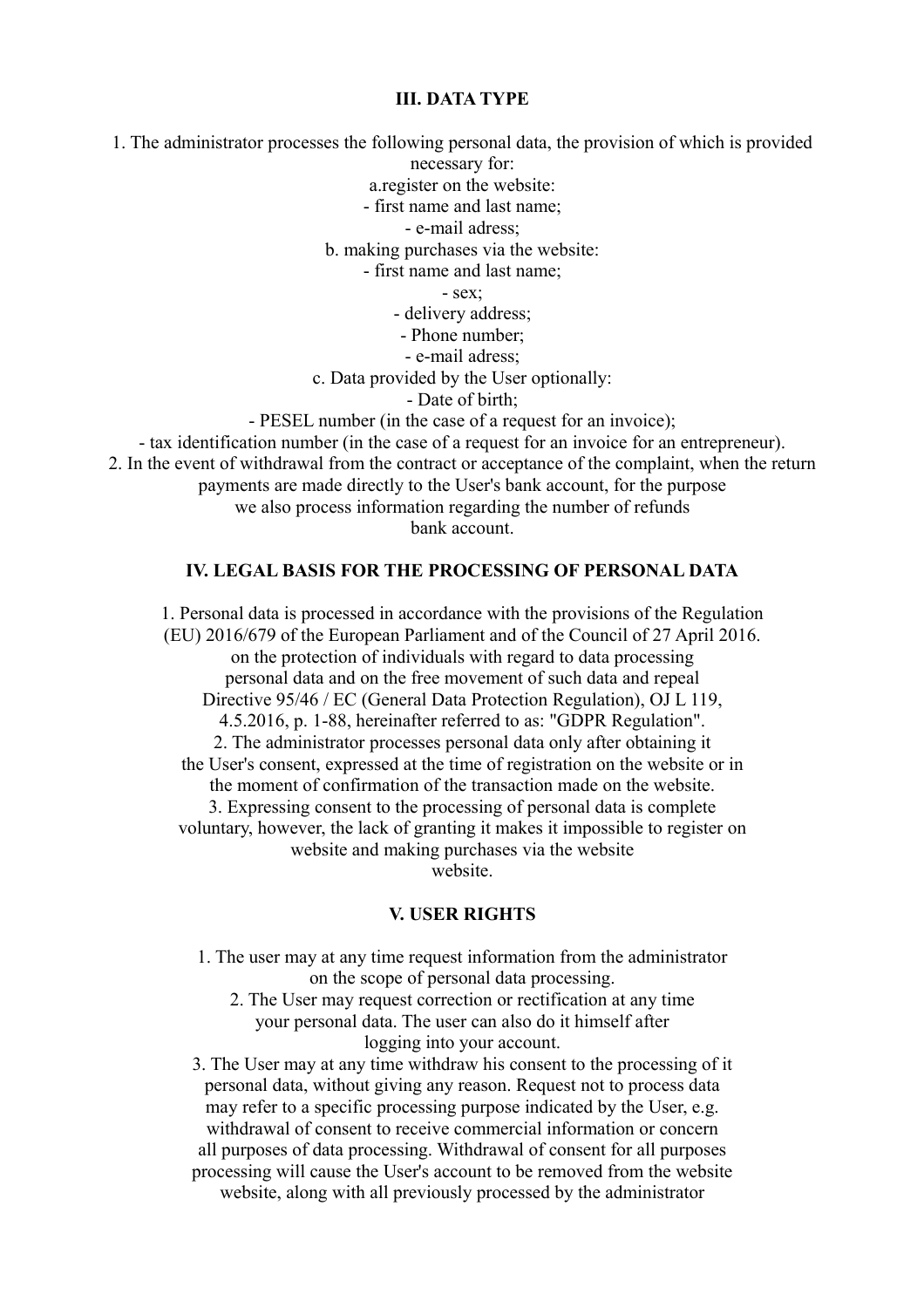User's personal data. Withdrawal of consent will not affect the consent already made activities.

4. The user may request at any time, without giving any reason, to the administrator deleted his data. The request to delete the data will not affect activities performed so far. Deletion of data means simultaneous deletion

User's account, along with all saved and processed so far

by the administrator of personal data.

5. The User may object to the processing at any time personal data, both in terms of all processed by

the administrator of the User's personal data, as well as only to a limited extent, e.g. as regards data processing in a specifically indicated manner purpose. The objection will not affect the activities performed so far. Bringing in objection will result in the removal of the User's account, along with all saved ones and personal data processed so far by the administrator.

6. The user may request the restriction of the processing of personal data, or it is for a specified period of time, or without a time limit, but within a specified period what the administrator will be obliged to fulfill. This request will not affect activities performed so far.

7. The user may request the administrator to provide another entity with the processed personal data of the User. To do this, he should write a request to administrator, indicating to which entity (name, address) it should be provided

User's personal data and what specific data the User wishes,

for the administrator to pass. After the User confirms his The administrator will provide the wishes in electronic form to the indicated person entity, the User's personal data. Confirmation of the request by the User

it is necessary due to the security of the User's personal data and

to be sure that the request comes from an authorized person.

8. The administrator informs the User about the actions taken, before the expiry one month from the receipt of one of the requests mentioned in the previous points.

## **VI. PERIOD OF STORAGE OF PERSONAL DATA**

1. In principle, personal data is only kept for as long as it is necessary to fulfill the contractual or statutory obligations for which they have been collected. These data will be deleted immediately when theirs storage will not be necessary for evidence purposes, in accordance with the law civil or in connection with statutory data retention obligations. 2. Information regarding the contract is stored for evidence purposes, by a three-year period starting from the end of the year in which the business relationship was terminated with the User. The data will be deleted after the statutory deadline has elapsed limitation of the pursuit of contractual claims. 3. Moreover, the administrator may keep archival information concerning concluded transactions, because their storage is related to the due rights Claims to the User, e.g. under the warranty. 4. If no contract has been concluded between the User and the Owner, User's personal data is stored until the account is deleted User on the website. Account deletion may occur as a result

submitting a request by the User, withdrawing consent to data processing personal data, or objecting to the processing of this data.

## **VII. ENTRYING THE PROCESSING OF DATA TO OTHER ENTITIES**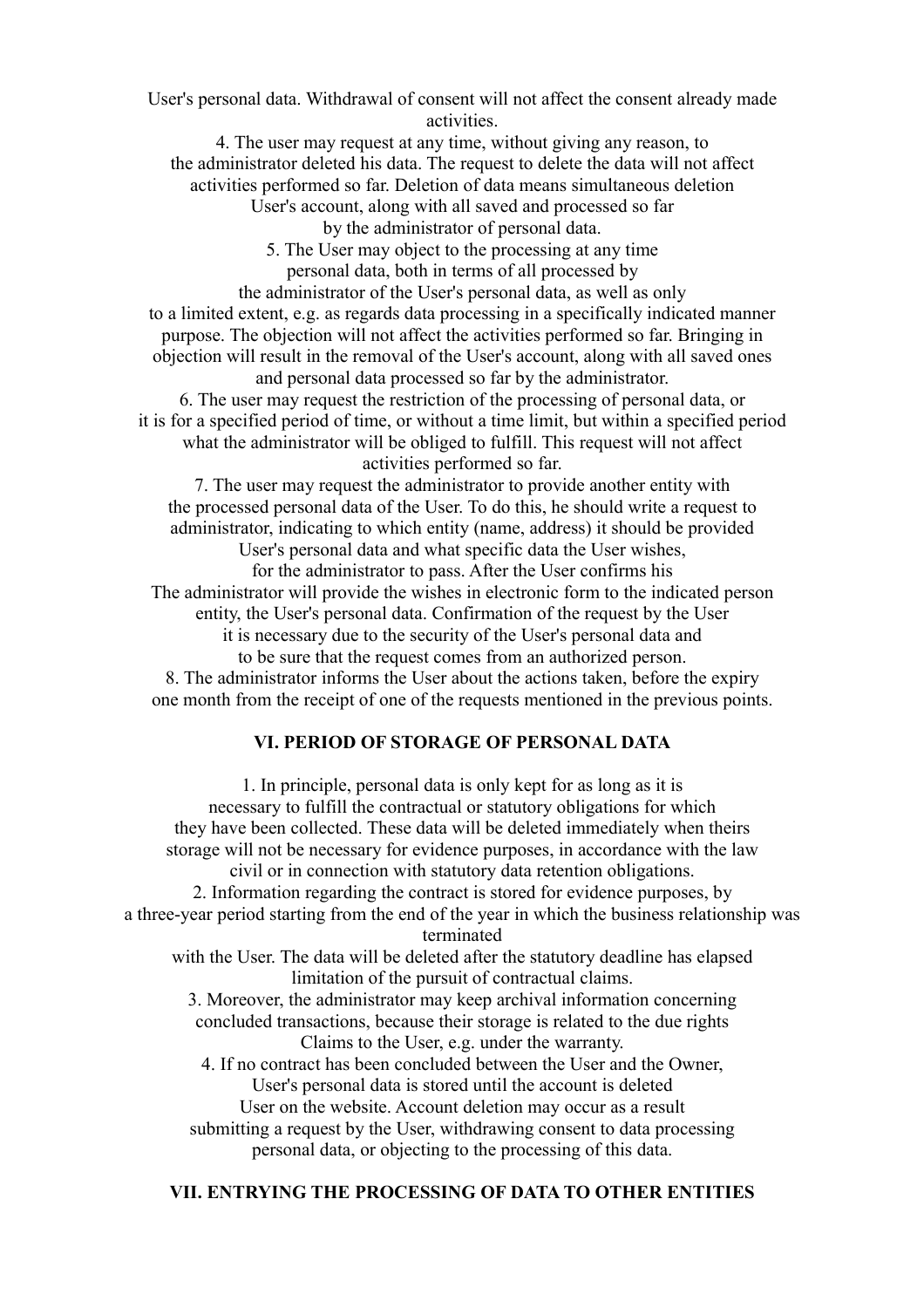1. The administrator may entrust the processing of personal data to entities cooperating with the administrator, to the extent necessary for the implementation transactions, e.g. in order to prepare the ordered goods and deliver them shipments or the transmission of commercial communications from administrator (the latter applies to Users who have consented to receiving commercial information).

2. In addition to the purposes set out in this Privacy Policy, personal data Users will not be made available to third parties in any way, neither transferred to other entities for the purpose of sending marketing materials these third parties.

3. Personal data of the website users are not transferred outside area of the European Union.

4. This Privacy Policy complies with the provisions of Art. 13 paragraph 1 and sec. 2 of the GDPR.

#### **VIII. COOKIES**

1. The website uses cookies (cookies) or similar technology (hereinafter collectively referred to as "cookies") to collect information about access The user to the website (e.g. via a computer or smartphone) and his preferences. They are used, inter alia, for advertising purposes and statistical purposes and to adapt the website to individual needs User's needs. 2. Cookies are pieces of information that contain a unique reference code, which the website sends to the User's device for the purpose storing and sometimes tracking information about the used devices. Usually, they do not allow the identification of the User. Their the main task is to better match the website to the User. 3. Some of the website cookies are available only for the duration of the respective Internet session and will expire after closing browsers. Other cookies are used to remember the User who after returning to the website, he is recognized there. They are then stored for a long time. 4. All cookies on the website are set by administrator. 5. All cookies used by this website are compatible with applicable European Union law. 6. Most Users and some mobile browsers automatically accepts cookies. If the User does not change the settings, cookies will remain stored in the device memory. 7. The user may change the preferences regarding the acceptance of cookies or change browser to be able to receive appropriate every time notification when the cookie function is set. To change the settings accepting cookies, adjust the settings in the browser. 8. It is worth remembering that blocking or deleting cookies may not be possible full use of the website. 9. Cookies will be used for the necessary session management, including: a. Creating a special login session for the User of the website, so that the website remembers that the User is logged in and his requests were made delivered in an efficient, safe and consistent manner;

b. Recognizing the User who has previously visited the website